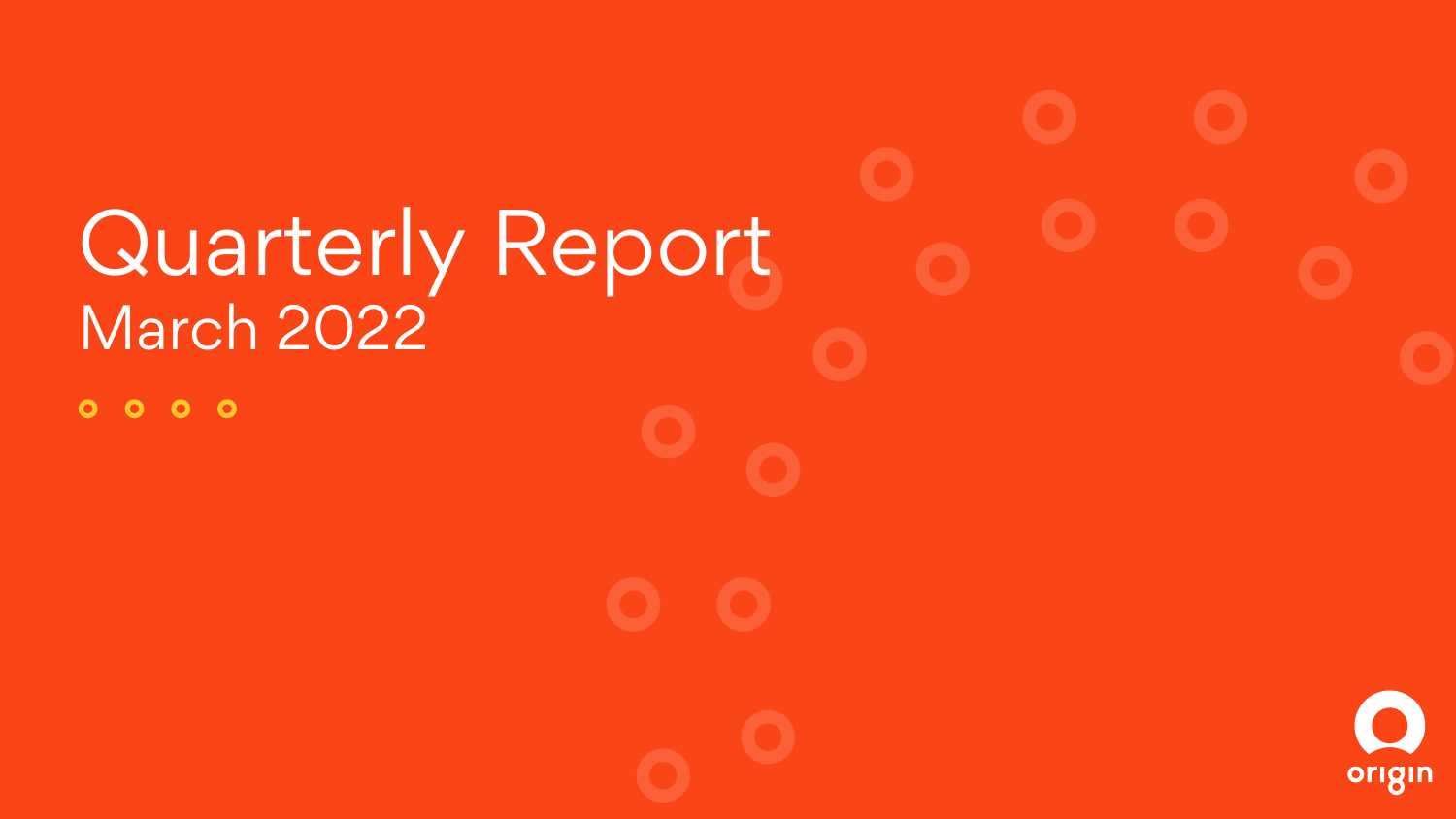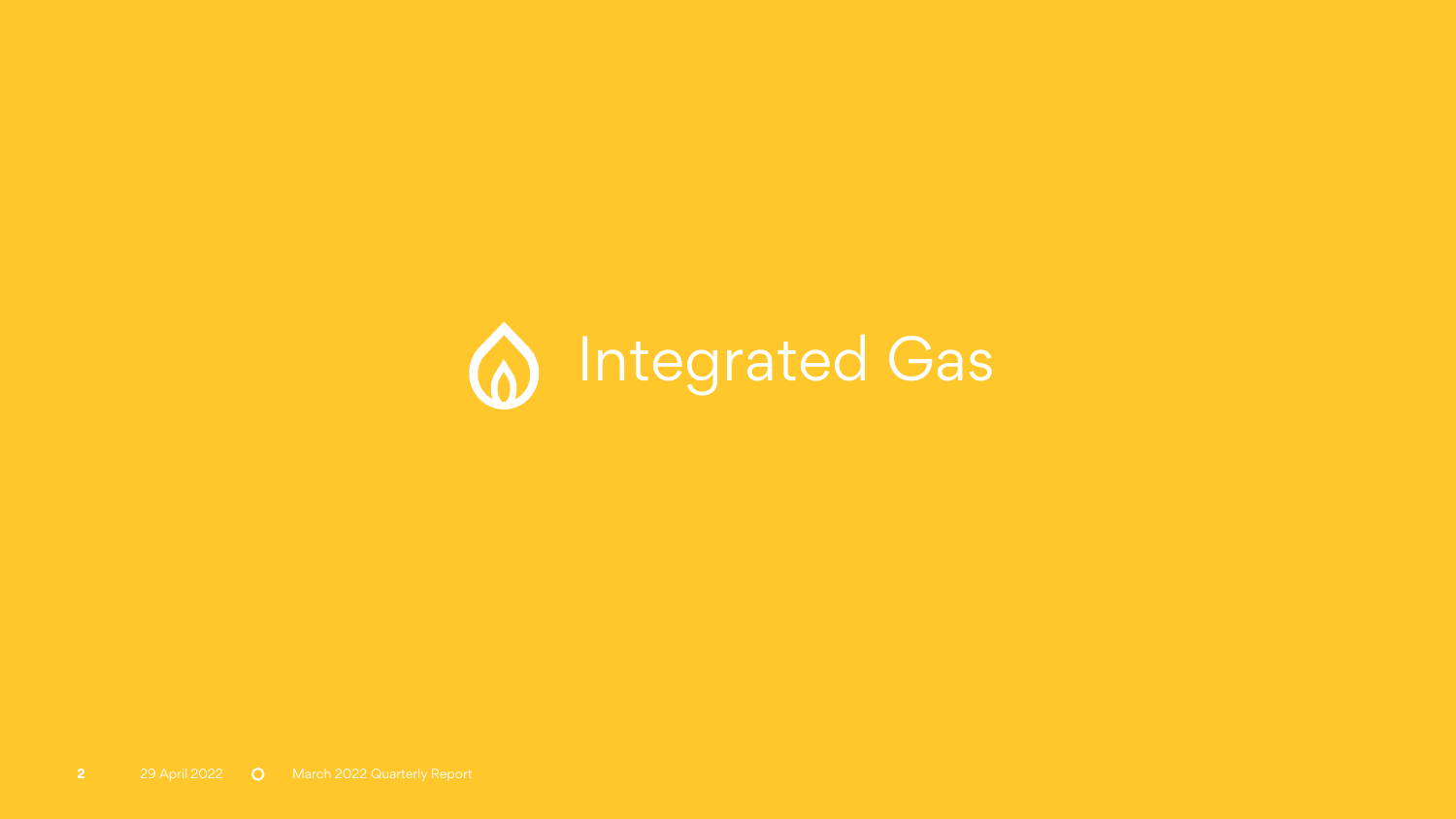## Oil and LNG markets



- APLNG's effective oil price in the Mar-22 quarter was US\$78/bbl (A\$108/bbl), up from US\$71/bbl (A\$98/bbl) in the Dec-21 quarter and up from US\$44/bbl (A\$57/bbl) in the Mar-21 quarter.
- FY2022 APLNG realised lagged oil price has now been fully priced in at ~US\$74/bbl based on contract lags, up from US\$43/bbl in FY2021. More recent higher oil prices will flow through into the effective price for FY2023.
- APLNG delivered seven JKM-linked spot cargoes in the Mar-22 quarter. North Asian LNG market prices delivered in the quarter averaged ~US\$31/mmbtu. Another four JKM-linked spot cargoes were sold for delivery in the Jun-22 quarter, making a total of 14 spot cargoes sold to date in FY2022.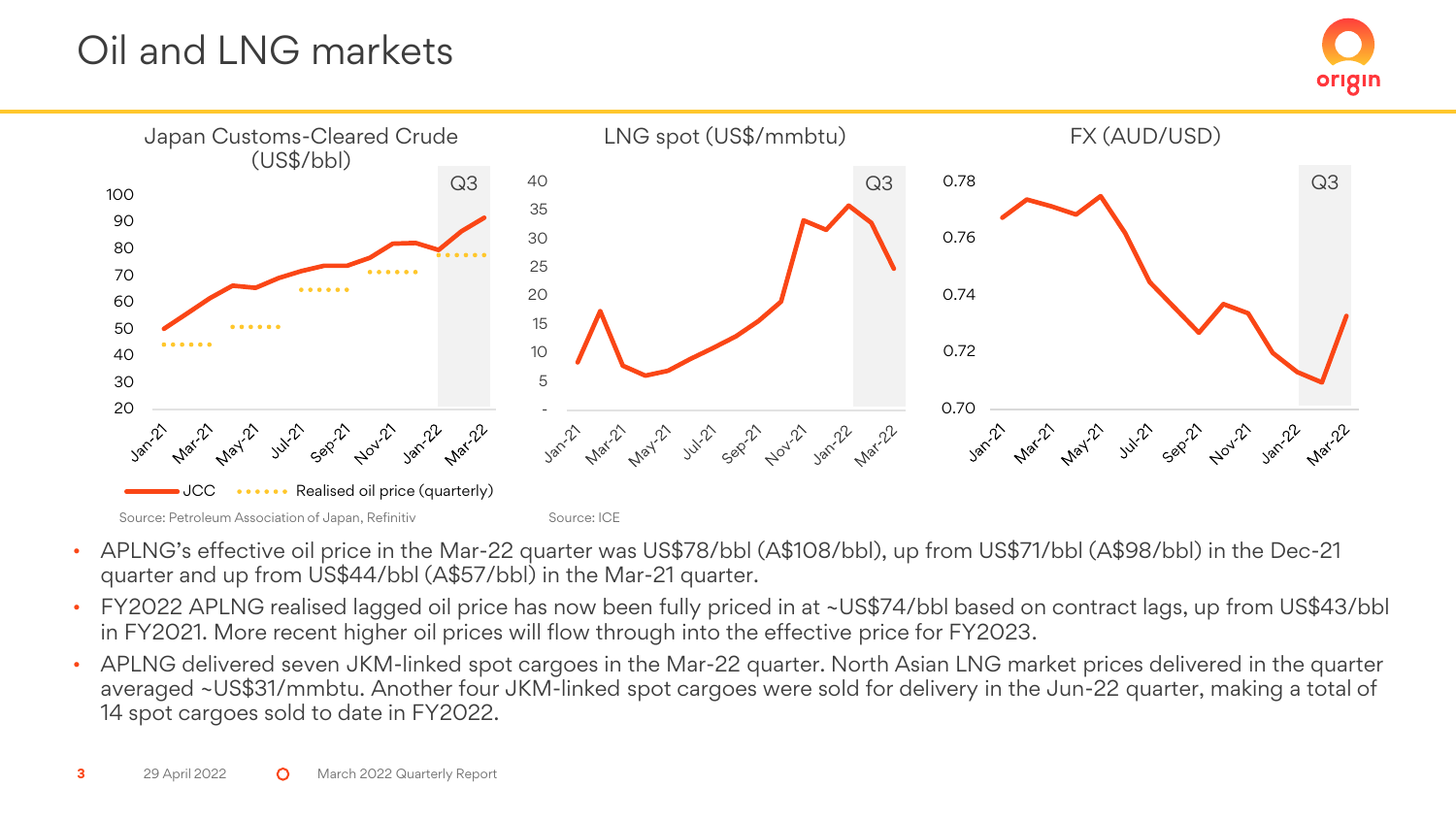### APLNG – stable year on year production



- Mar-22 quarter production down 4% from Dec-21 quarter due to the impact of wet weather, and two fewer days in the quarter
- Mar-22 quarter sales volume down 5% from Dec-21 quarter, primarily reflecting lower production



- FYTD-22 production down 1% from prior year:
	- − Increase at Condabri, Talinga and Orana primarily reflecting strong performance from new wells, and less planned maintenance compared with prior year to date
	- − Offset by lower production at Spring Gully due to decline rates in legacy wells
- − Decrease in Non-operated production due to expected field decline in Kenya East
- FYTD-22 sales volume up 2% primarily reflecting lower sales volume in the prior period in response to lower demand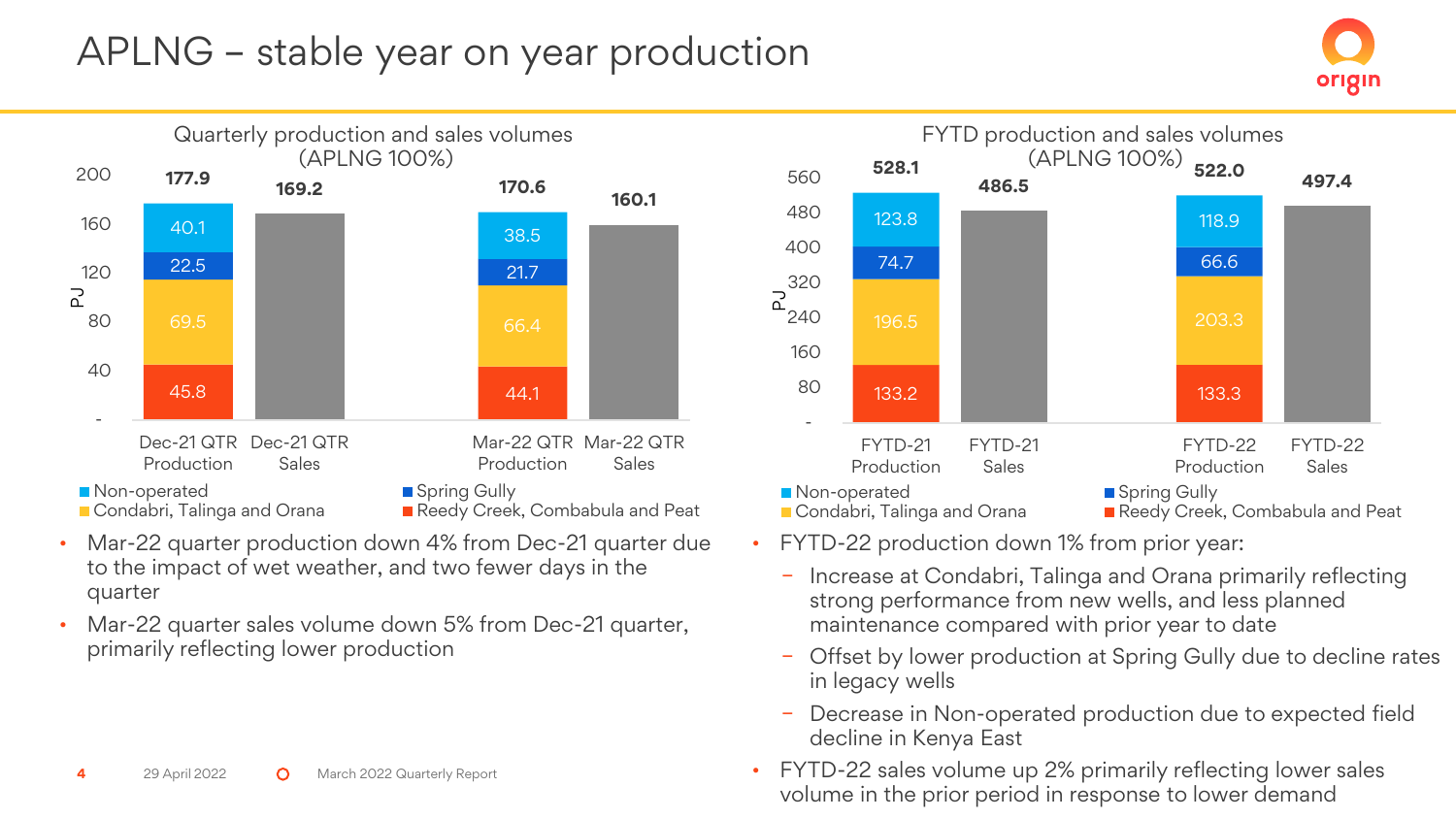## APLNG revenue up 15% on prior quarter and 104% on prior year



- APLNG revenue up 15% from Dec-21 quarter:
	- − LNG revenue up 21% driven by seven spot cargoes delivered in the quarter capturing high spot LNG prices and higher realised oil prices on contract volumes
	- − Domestic revenue down 37% primarily driven by lower short-term contract volumes
- APLNG revenue up 104% on prior year:
	- − LNG revenue up 109% primarily driven by higher realised oil prices and higher spot LNG prices
	- − Domestic revenue up 73% primarily driven by higher short-term contract prices and volumes

5,732

784

**6,515**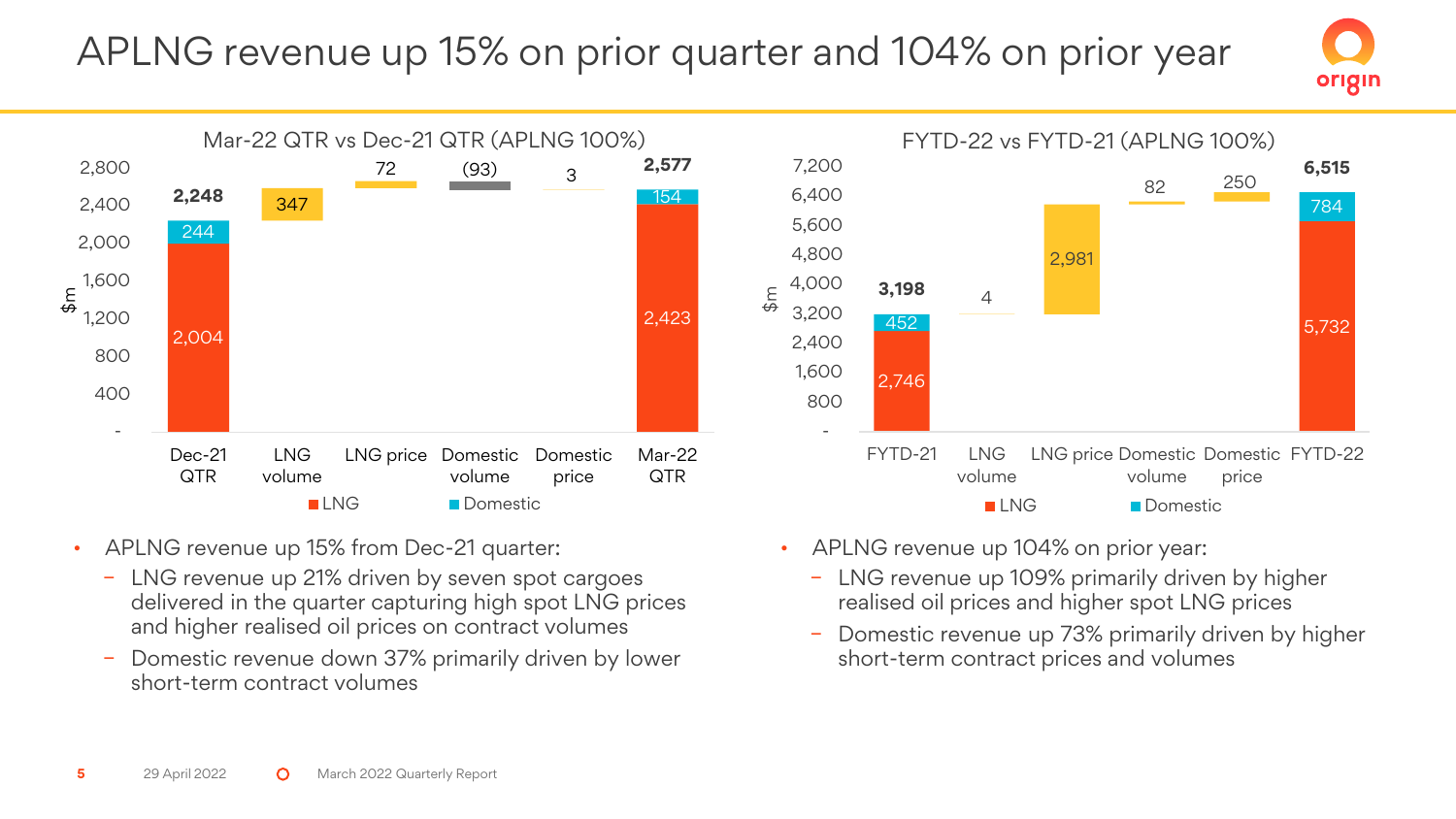#### APLNG capital expenditure







- Capex was up \$4 million (4%) from Dec-21 quarter in line with planned phasing of operated and non-operated development activities
- Capex was down \$32 million (9%) primarily driven by decreased operated development activity enabled by strong field performance, also reflecting the impact of wet weather in the Dec-21 and Mar-22 quarter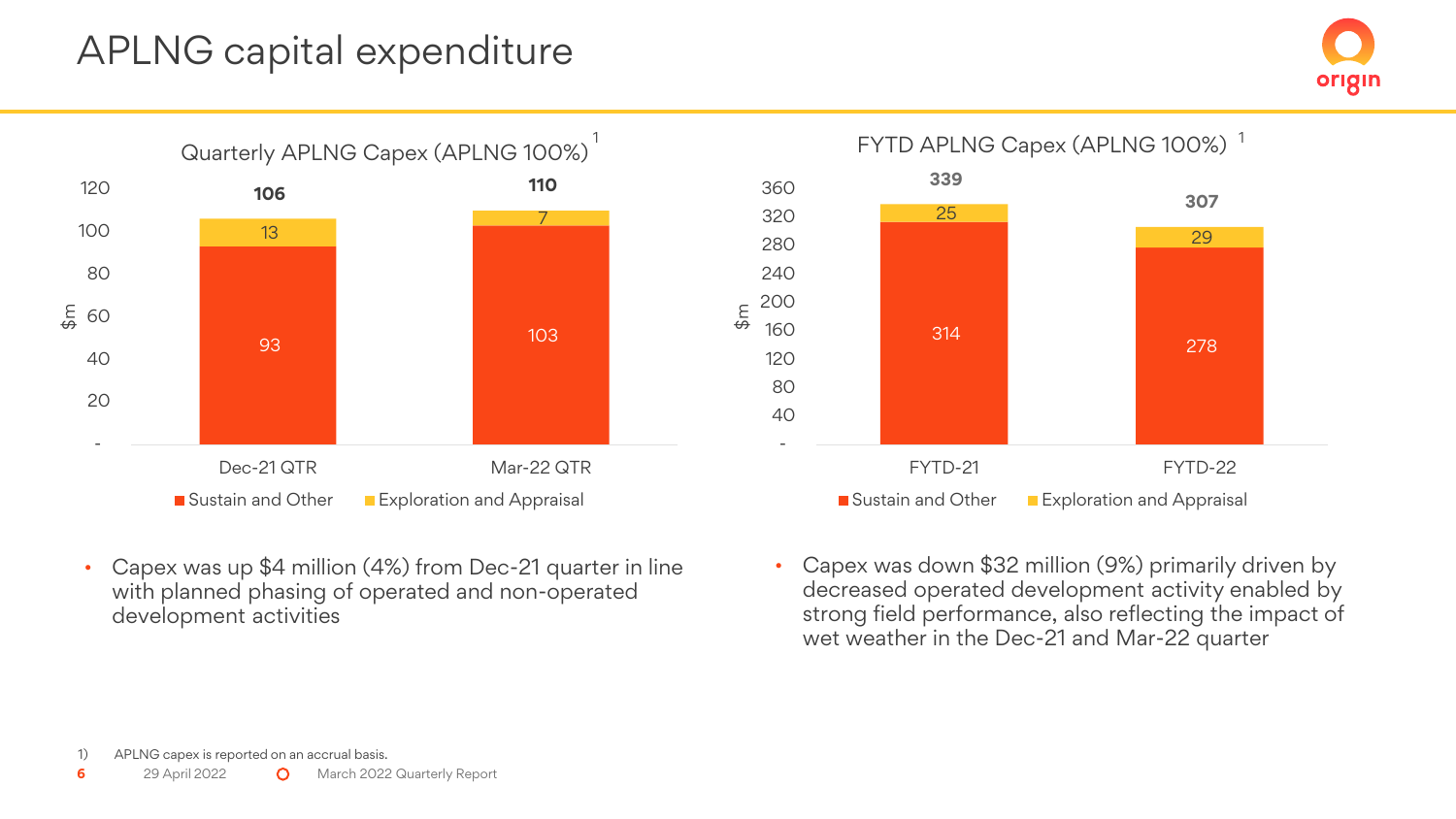### Integrated Gas - Origin capex and lease costs $^{\text{12}}$





- In the Canning Basin, spend included the prior quarter's drilling activities, and a production test at the Rafael 1 well was conducted in the Mar-22 quarter with gas successfully flowed to the surface. Initial analysis of the data collected during the test indicates encouraging gas composition with high condensate and low  $CO<sub>2</sub>$  content
- Increased FYTD-22 spend reflects increased activity across the Beetaloo and Canning basins

1) AASB16 requires that the lease costs of drilling rigs used in development programs are disclosed within financing cash flows.

Integrated Gas - Origin capex is reported on a cash basis.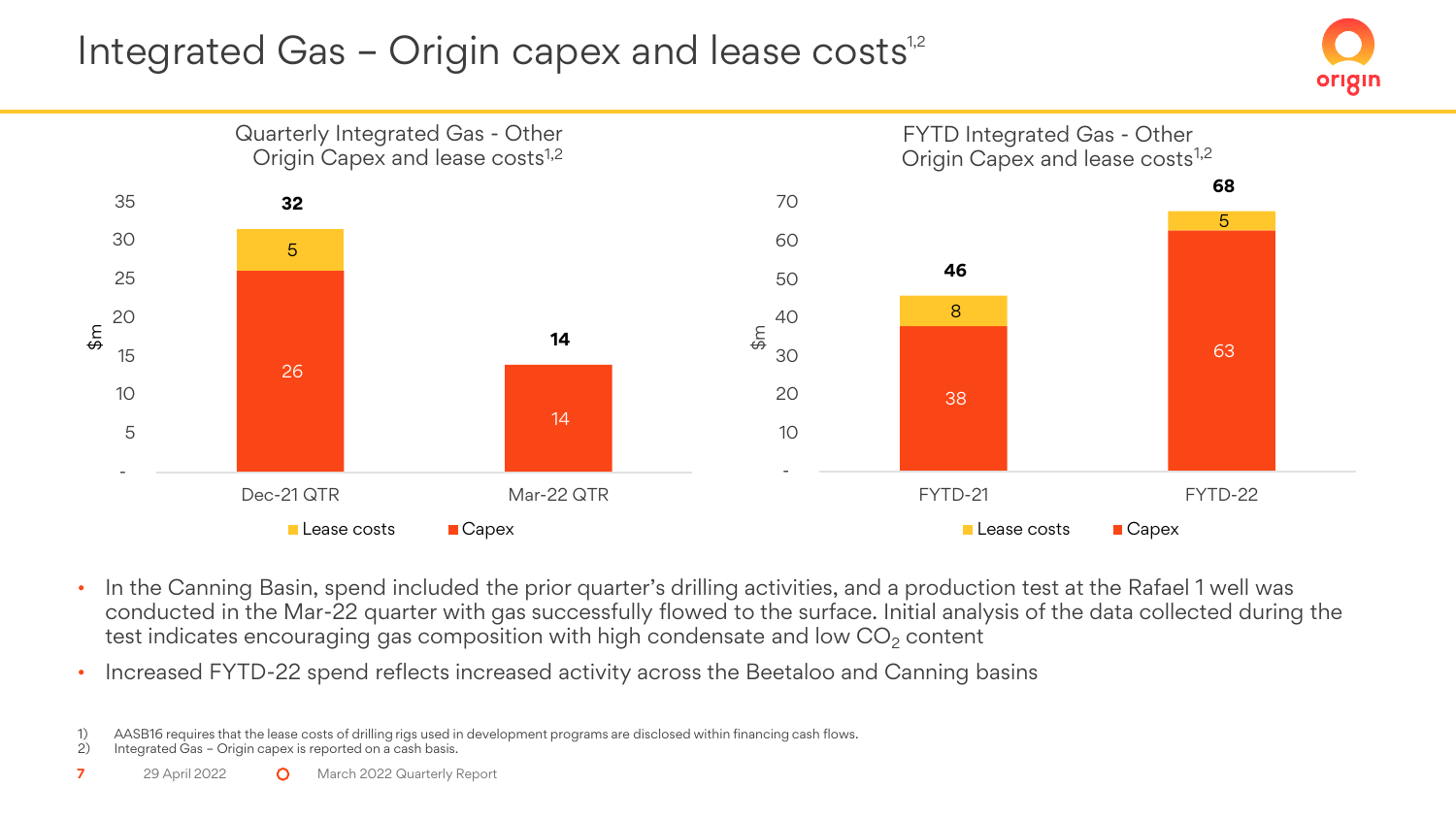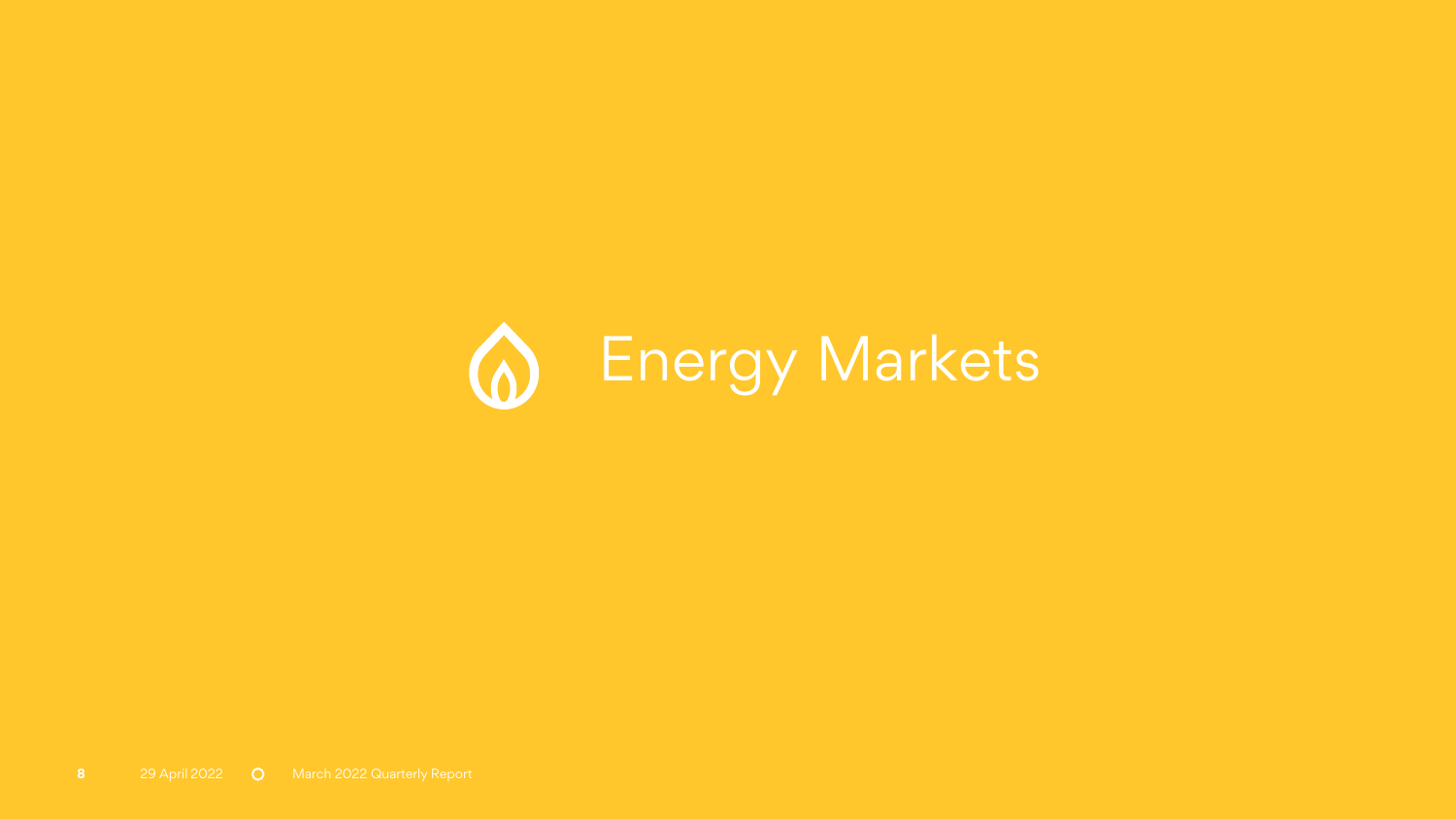### Electricity and natural gas markets



- Average NEM spot electricity price for Mar-22 quarter was \$90.88/MWh, up from \$57.45/MWh in Dec-21 quarter and \$36.32/MWh in Mar-21 quarter, driven by:
	- Higher coal and gas generation fuel costs
	- High temperature events in QLD (on 8 March, QLD reached record market demand) and NSW in February, coupled with baseload outages in QLD, and lower solar output in NSW and QLD during extreme rainfall events in March.
	- Periods of high prices in SA during January driven by renewable intermittency and interconnector constraints limiting electricity flow from Victoria
- Average east coast spot gas price for Mar-22 quarter was \$9.97/GJ, down \$0.71/GJ from the Dec-21 quarter price of \$10.68/GJ, but an increase from \$3.90/GJ in Mar-21 quarter:
	- Decrease from Dec-21 quarter due to milder seasonal residential and industrial demand
	- Increase from Mar-21 quarter driven by price recovery from historically low 2021 levels and linkage to higher international prices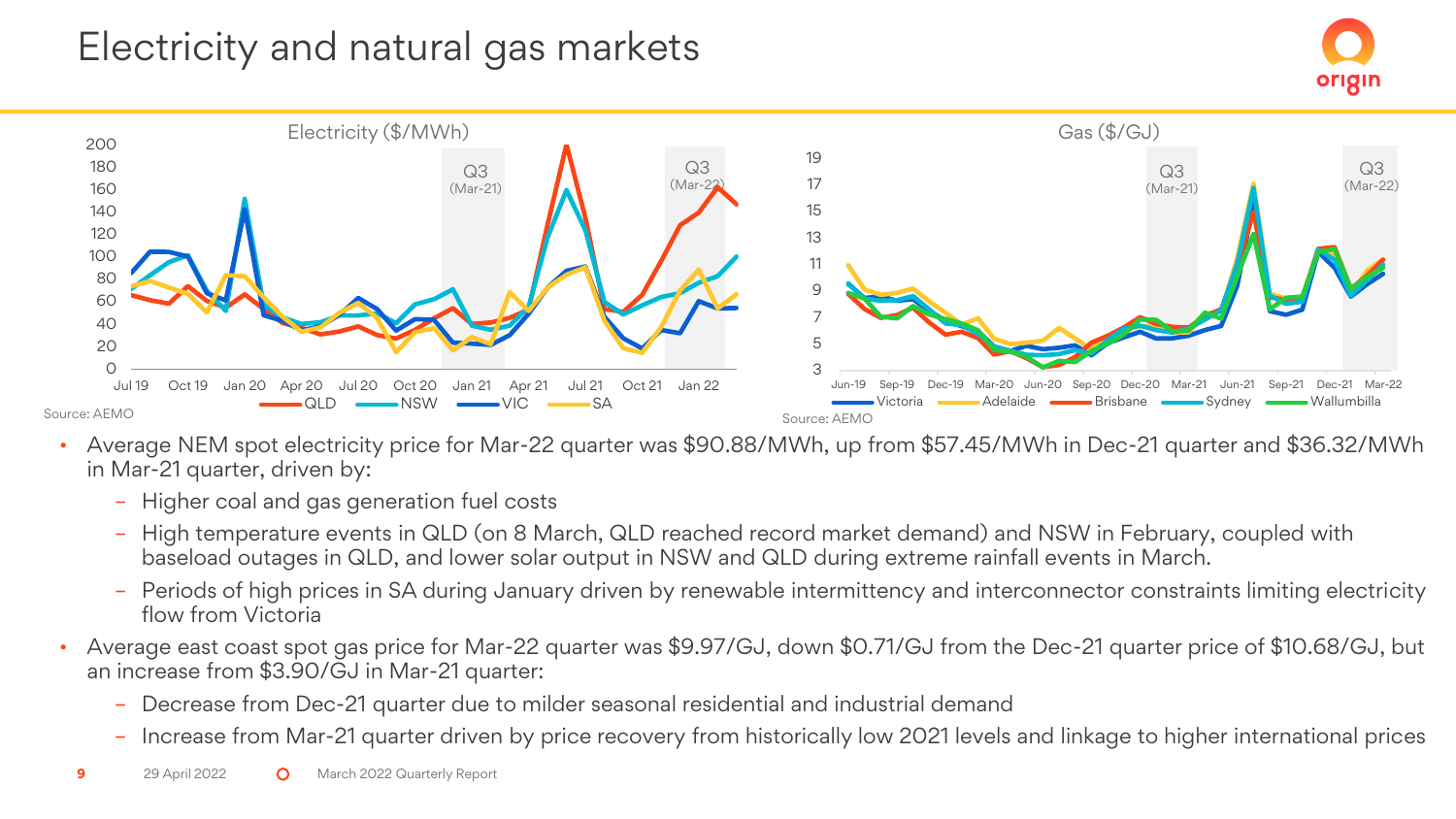



Source: Origin customer meter data and internal analysis

- Weather corrected electricity demand across all states is 3.8% lower than pre COVID-19 levels having significantly recovered from a low of 10% in Apr-20.
- Residential volumes remain slightly elevated at 1% higher than pre COVID-19 levels.
- C&I and SME volumes are down 6.8% and 5.5% respectively, driven by lower demand from service sectors such as travel, hospitality, recreation and education.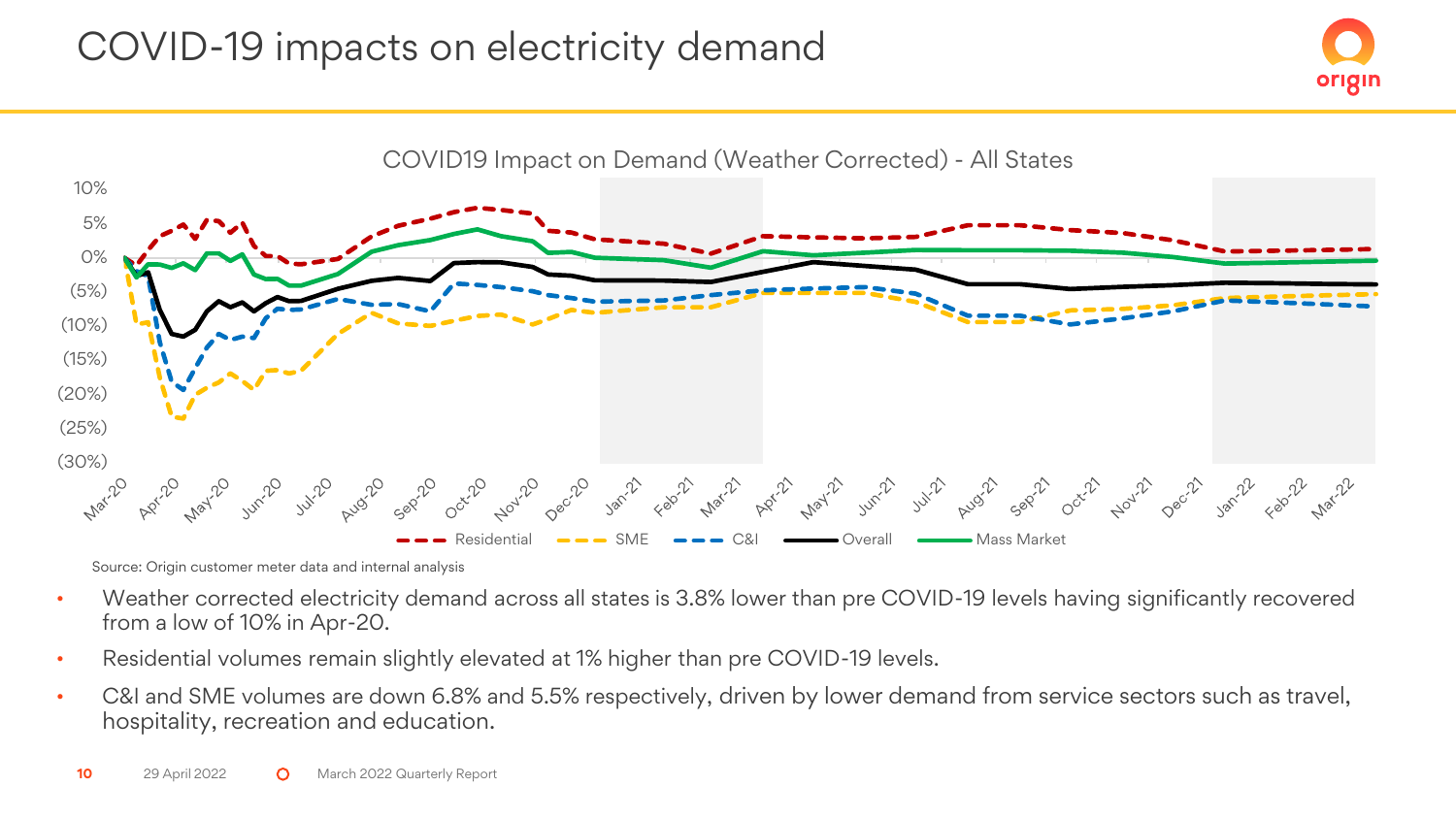#### Energy Markets – Electricity sales



- Retail volumes down 4% or 0.1 TWh on Mar-21 quarter driven by lower usage due to continued increase in solar uptake and energy efficiency (-0.1 TWh);
	- minimal impact from weather and customer numbers
- Business volumes up 16% or 0.7 TWh on Mar-21 quarter with negative COVID-19 impacts more than offset by net customer wins, including sales to the Portland smelter



- Retail volumes down 3% or 0.4 TWh on FYTD-21 due to
	- lower usage due to continued increase in solar uptake and energy efficiency (-0.3 TWh)
	- cooler weather due to a stronger La Nina impact (-0.1 TWh)
	- no material COVID-19 impact
	- minimal impact from customer numbers
- Business volumes up 11% or 1.4 TWh on FYTD-21 with negative COVID-19 impacts more than offset by net customer wins, including sales to the Portland smelter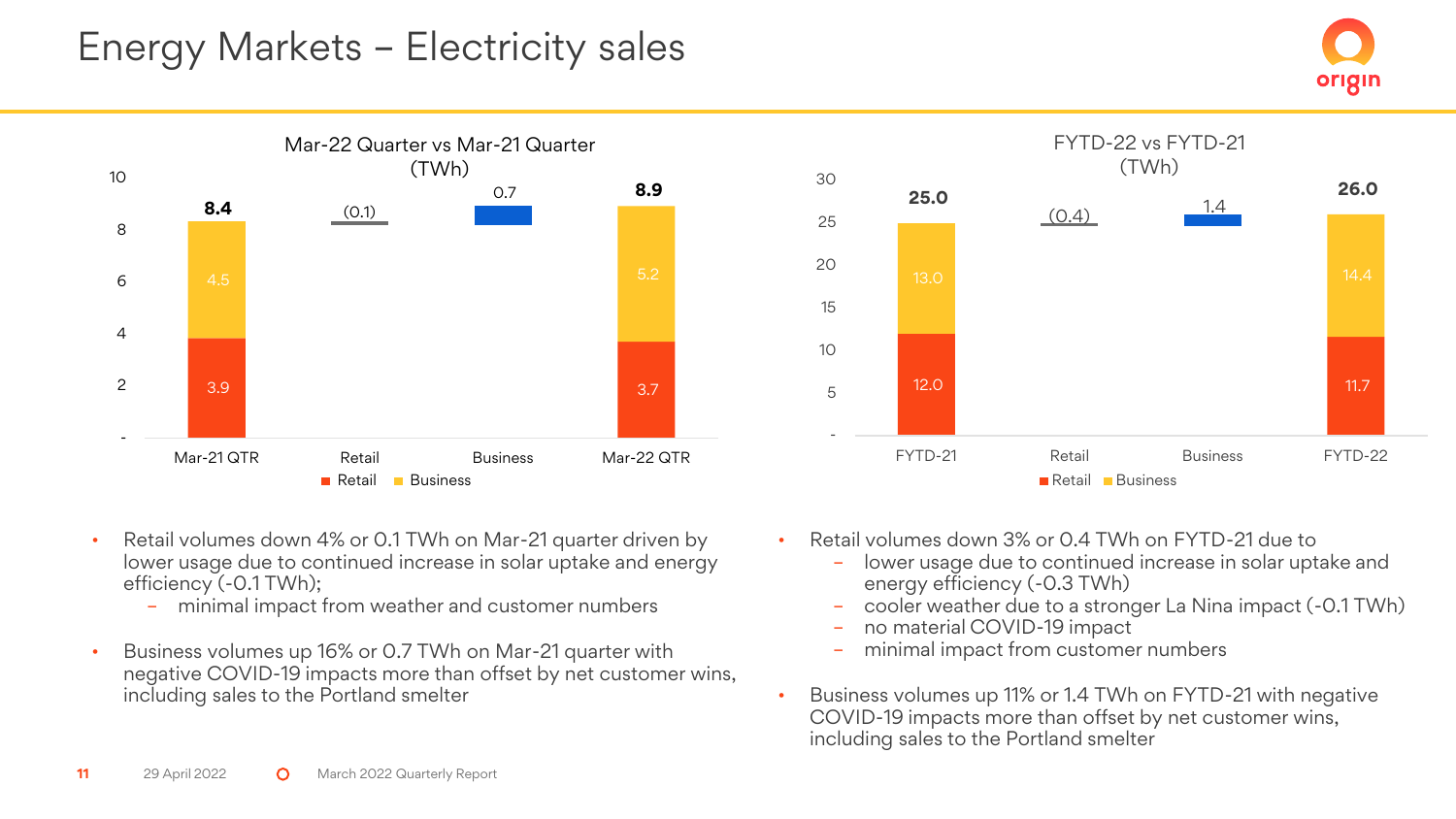#### Energy Markets – Natural gas sales



- Retail volumes down 8% or 0.5 PJ on Mar-21 quarter due to:
	- warmer weather in the Mar-22 quarter, especially in Vic (-0.4 PJ); and
	- lower household usage (-0.1 PJ)
- Business volumes down 5% or 1.5 PJ on Mar-21 due to expiration of contracts and COVID-19 impacts, partly offset by new sales
- Gas to generation up 46% on Mar-21 quarter due to higher electricity pool prices in QLD and VIC driven by baseload outages, higher generation fuel costs and interconnector constraints
- Retail volumes up 2% or 0.6 PJ on FYTD-21 due to:
	- COVID-19 impacts and higher household usage concentrated in NSW and Vic (+0.8 PJ);

- higher customer numbers (+0.2 PJ);
- partially offset by a warmer Mar-22 quarter (-0.4 PJ)
- Business volumes down 12% on FYTD-21 due to expiration of contracts and COVID-19 impacts, partly offset by new sales
- Gas to generation flat on FYTD-21. Higher gas generation in Q3 partly offset by lower volumes in Q2 driven by higher gas prices and lower electricity daytime pool prices with increased solar output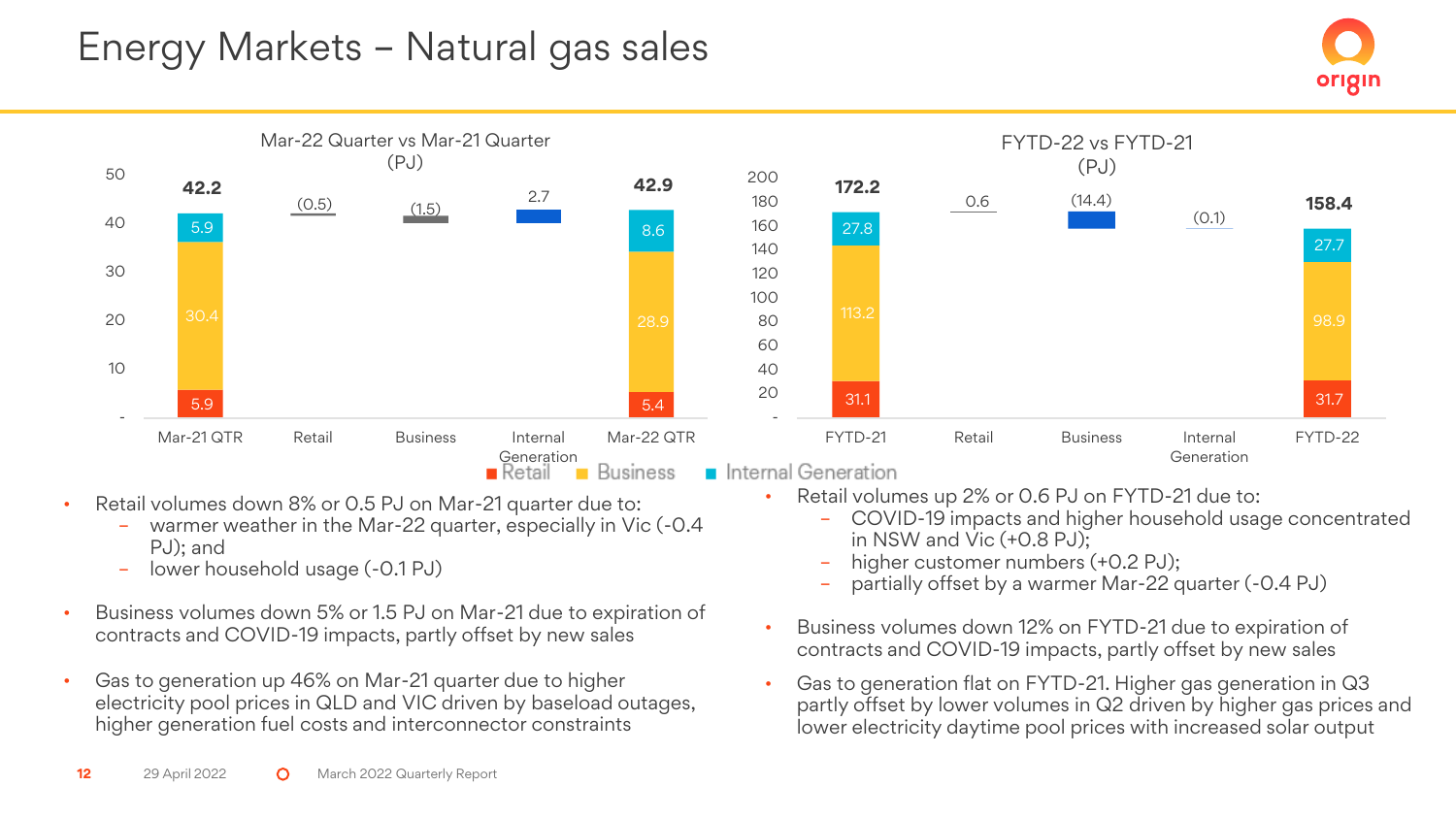#### Energy Markets Capital expenditure





- Capex spend for Mar-22 quarter includes generation and LPG maintenance spend, \$7m for the Carisbrook Solar Farm development, and Retail spend on Kraken and CES
- Mar-22 quarter investment includes \$5 million for the Carisbrook Solar Farm, and Future Energy investments
- As expected, Capex spend in FYTD-22 increased compared with FYTD-21 due to higher spend on a major outage at Eraring.
- Investment spend FYTD-22 includes both deferred consideration for the initial Octopus Energy investment and a \$72 million top-up following GIM's investment.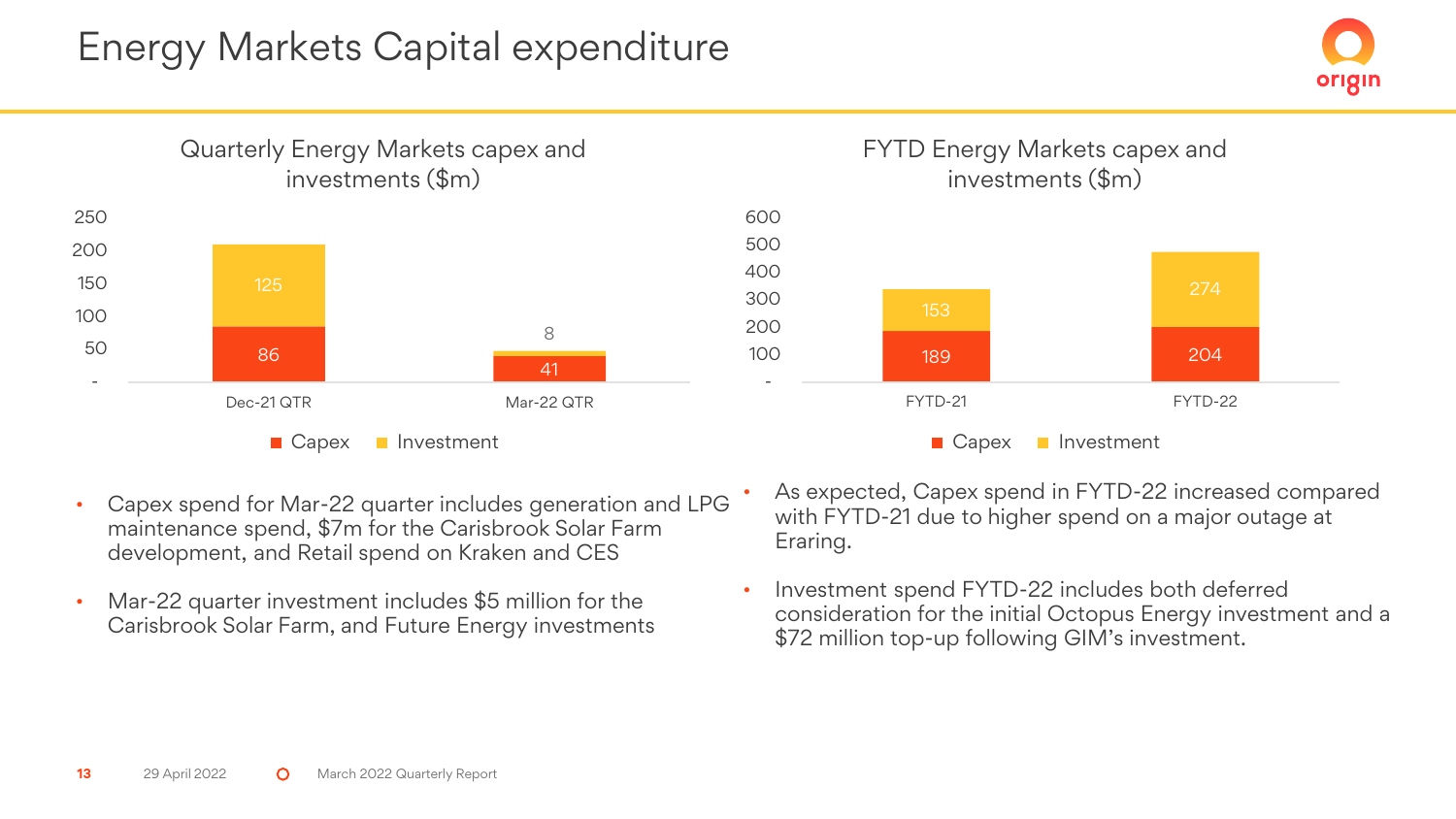$\bullet$ D. Data tables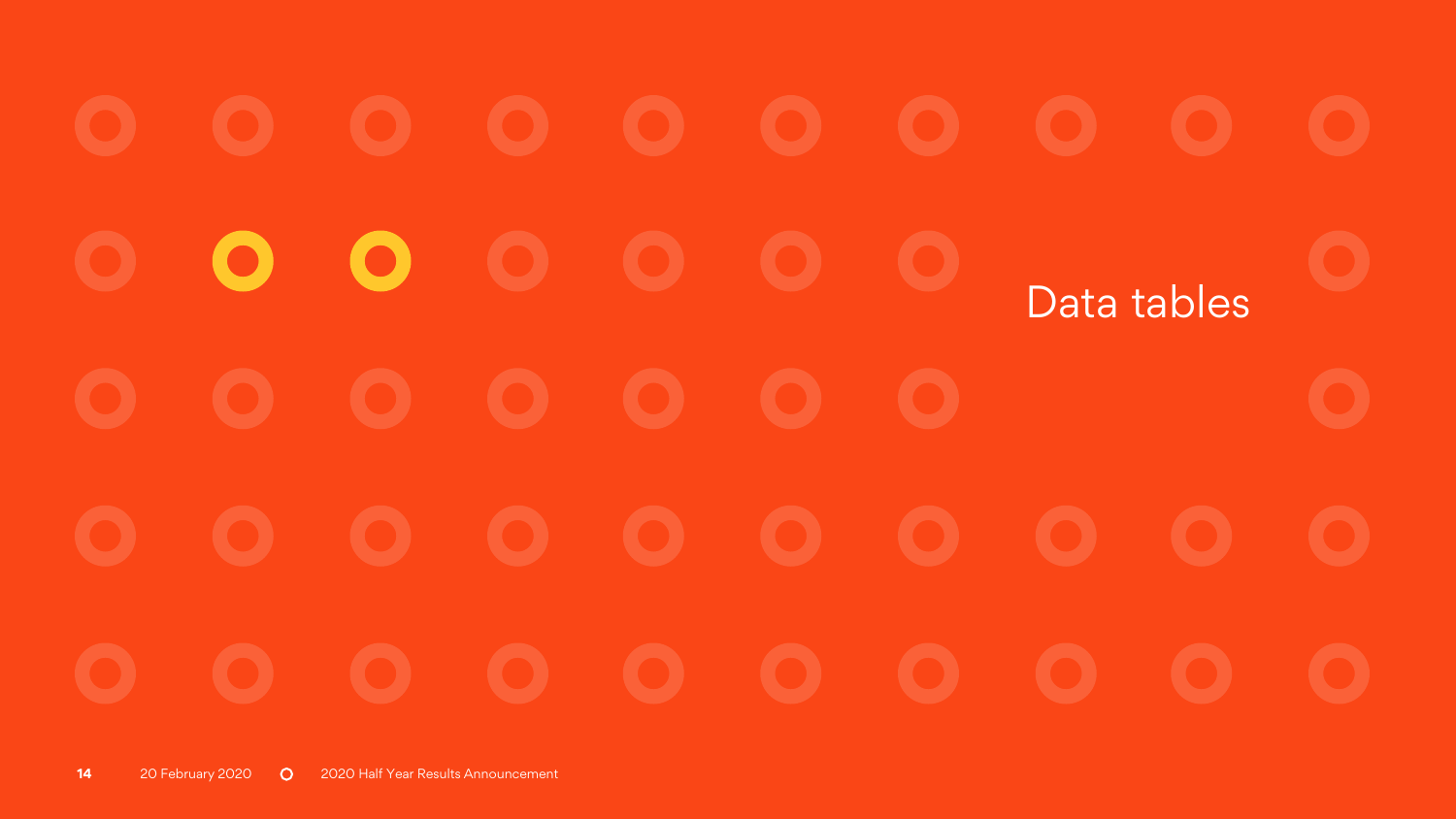| <b>APLNG</b>             | <b>Unit</b>       | Mar-22 QTR     | Dec-21 QTR | % Change | Mar-21 QTR | % Change | <b>FYTD-22</b> | <b>FYTD-21</b> | % Change |
|--------------------------|-------------------|----------------|------------|----------|------------|----------|----------------|----------------|----------|
| Total production         | PJ                | 170.6          | 177.9      | (4%)     | 174.5      | (2%)     | 522.0          | 528.1          | (1%)     |
| <b>Total sales</b>       | PJ                | 160.1          | 169.2      | (5%)     | 161.7      | (1%)     | 497.4          | 486.5          | 2%       |
|                          |                   |                |            |          |            |          |                |                |          |
| <b>LNG</b>               |                   |                |            |          |            |          |                |                |          |
| Production               | kt                | 2,315.0        | 2,386.5    | (3%)     | 2,342.6    | (1%)     | 6,731.8        | 6,686.2        | $1\%$    |
| Sales                    | kt                | 2,326.3        | 2,357.6    | (1%)     | 2,282.0    | 2%       | 6,695.2        | 6,685.0        | O%       |
| Commodity revenue        | \$m\$             | 2,423.4        | 2,003.6    | 21%      | 997.7      | 143%     | 5,731.6        | 2,746.1        | 109%     |
| Average realised price   | US\$/mmbtu        | 14.36          | 11.80      | 22%      | 6.45       | 123%     | 11.87          | 5.80           | 105%     |
|                          |                   |                |            |          |            |          |                |                |          |
| Domestic gas             |                   |                |            |          |            |          |                |                |          |
| Sales                    | PJ                | 31.2           | 38.6       | (19%)    | 35.3       | (12%)    | 126.5          | 116.2          | 9%       |
| Commodity revenue        | \$m               | 154.1          | 244.2      | (37%)    | 142.3      | 8%       | 783.6          | 452.1          | 73%      |
| Average realised price   | $\frac{1}{2}$ /GJ | 4.94           | 6.33       | (22%)    | 4.03       | 23%      | 6.20           | 3.89           | 59%      |
|                          |                   |                |            |          |            |          |                |                |          |
| APLNG capex <sup>1</sup> |                   |                |            |          |            |          |                |                |          |
| E&A                      | \$m\$             | $\overline{7}$ | 13         | (46%)    | 5          | 40%      | 29             | 25             | 16%      |
| Sustain and Other        | \$m\$             | 103            | 93         | 11%      | 70         | 46%      | 278            | 314            | (11%)    |

1) APLNG capex is reported on an accrual basis.

15 29 April 2022 **O** March 2022 Quarterly Report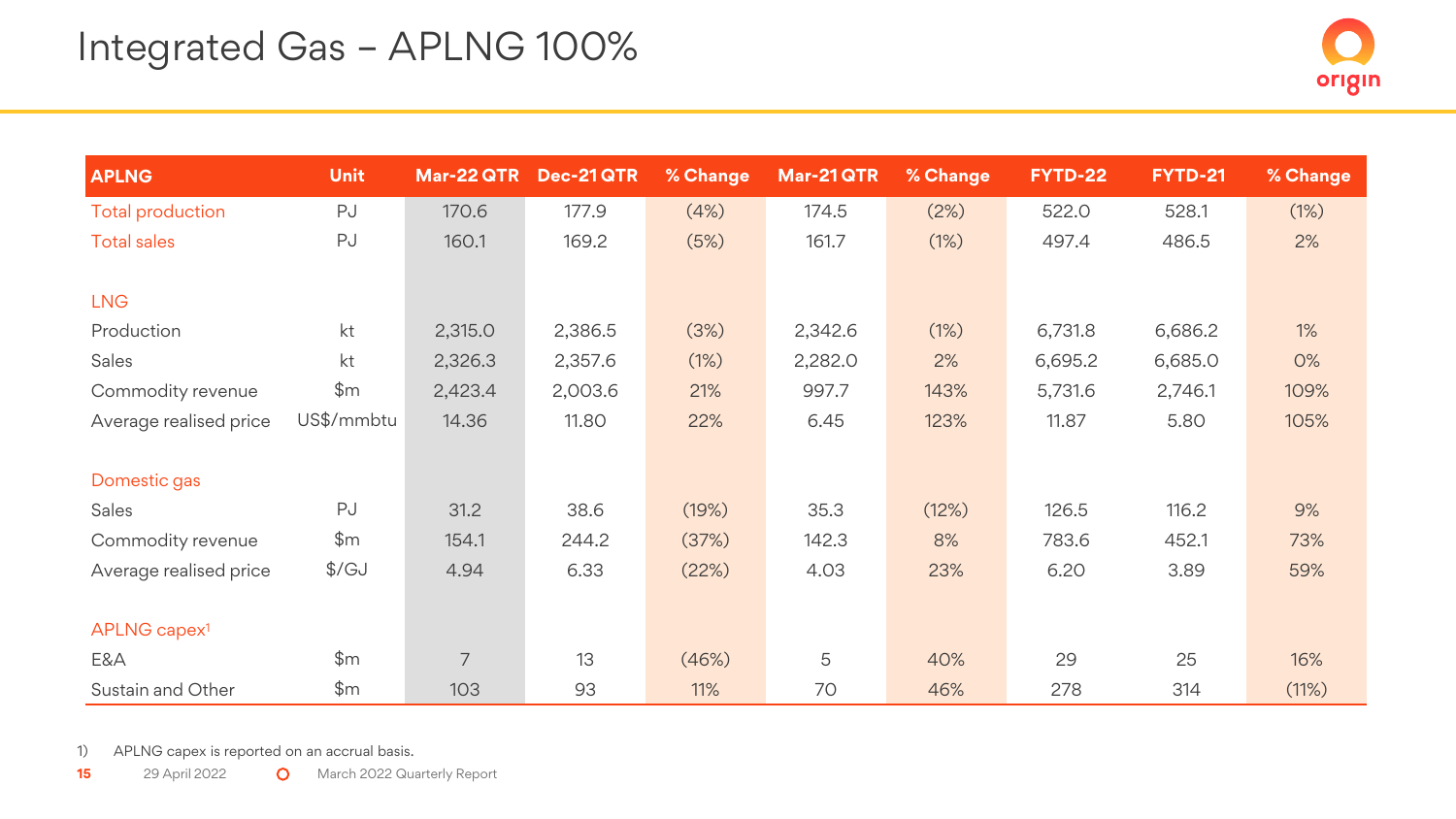### APLNG sources of gas – APLNG 100%



| <b>Production volumes</b>               | <b>Units</b> | <b>Mar-22 QTR</b> | <b>Dec-21QTR</b> | % Change | Mar-21 QTR | <b>FYTD-22</b> | <b>FYTD-21</b> |
|-----------------------------------------|--------------|-------------------|------------------|----------|------------|----------------|----------------|
| Operated                                |              |                   |                  |          |            |                |                |
| Spring Gully                            | PJ           | 21.7              | 22.5             | (4%)     | 24.0       | 66.6           | 74.7           |
| Peat                                    | PJ           | O.4               | 0.7              | (43%)    | 0.9        | 1.5            | 2.6            |
| Talinga                                 | PJ           | 18.8              | 19.8             | (5%)     | 19.1       | 57.3           | 56.0           |
| Orana                                   | PJ           | 17.1              | 17.7             | (3%)     | 15.8       | 51.1           | 46.5           |
| Condabri                                | PJ           | 30.5              | 32.0             | (5%)     | 31.8       | 94.9           | 94.0           |
| Combabula/Reedy Creek                   | PJ           | 43.7              | 45.1             | (3%)     | 41.4       | 131.8          | 130.6          |
| <b>Total operated production</b>        | <b>PJ</b>    | 132.2             | 137.8            | (4%)     | 133.1      | 403.2          | 404.3          |
| Non-operated                            |              |                   |                  |          |            |                |                |
| Fairview (GLNG)                         | PJ           | 6.8               | 7.1              | (4%)     | 7.8        | 21.3           | 24.0           |
| Arcadia (GLNG)                          | PJ           | 2.0               | 2.0              | 0%       | 1.3        | 5.9            | 2.9            |
| Angry Jungle (GLNG)                     | PJ           | 1.5               | 1.4              | 7%       | 1.1        | 4.3            | 3.0            |
| Anya (QGC)                              | PJ           | 0.3               | O.4              | (25%)    | 0.3        | 1.0            | 1.1            |
| Kenya East (QGC)                        | PJ           | 11.2              | 12.2             | (8%)     | 13.4       | 36.0           | 41.4           |
| Kenya (QGC)                             | PJ           | 15.6              | 15.9             | (2%)     | 16.5       | 47.4           | 48.4           |
| Bellevue (QGC)                          | PJ           | 1.0               | 1.0              | 0%       | 1.0        | 3.0            | 3.0            |
| Total non-operated production           | <b>PJ</b>    | 38.5              | 40.1             | (4%)     | 41.4       | 118.9          | 123.8          |
| <b>Total upstream production</b>        | <b>PJ</b>    | 170.6             | 177.9            | (4%)     | 174.5      | 522.0          | 528.1          |
| Natural gas purchases                   | PJ           | 2.0               | 4.4              | (55%)    | 1.4        | 10.2           | 3.1            |
| Changes in Upstream gas inventory/other | PJ           | (2.5)             | (0.8)            | 213%     | (0.3)      | (2.3)          | (14.5)         |
| <b>Total sources of natural gas</b>     | <b>PJ</b>    | 170.1             | 181.5            | (6%)     | 175.6      | 530.0          | 516.6          |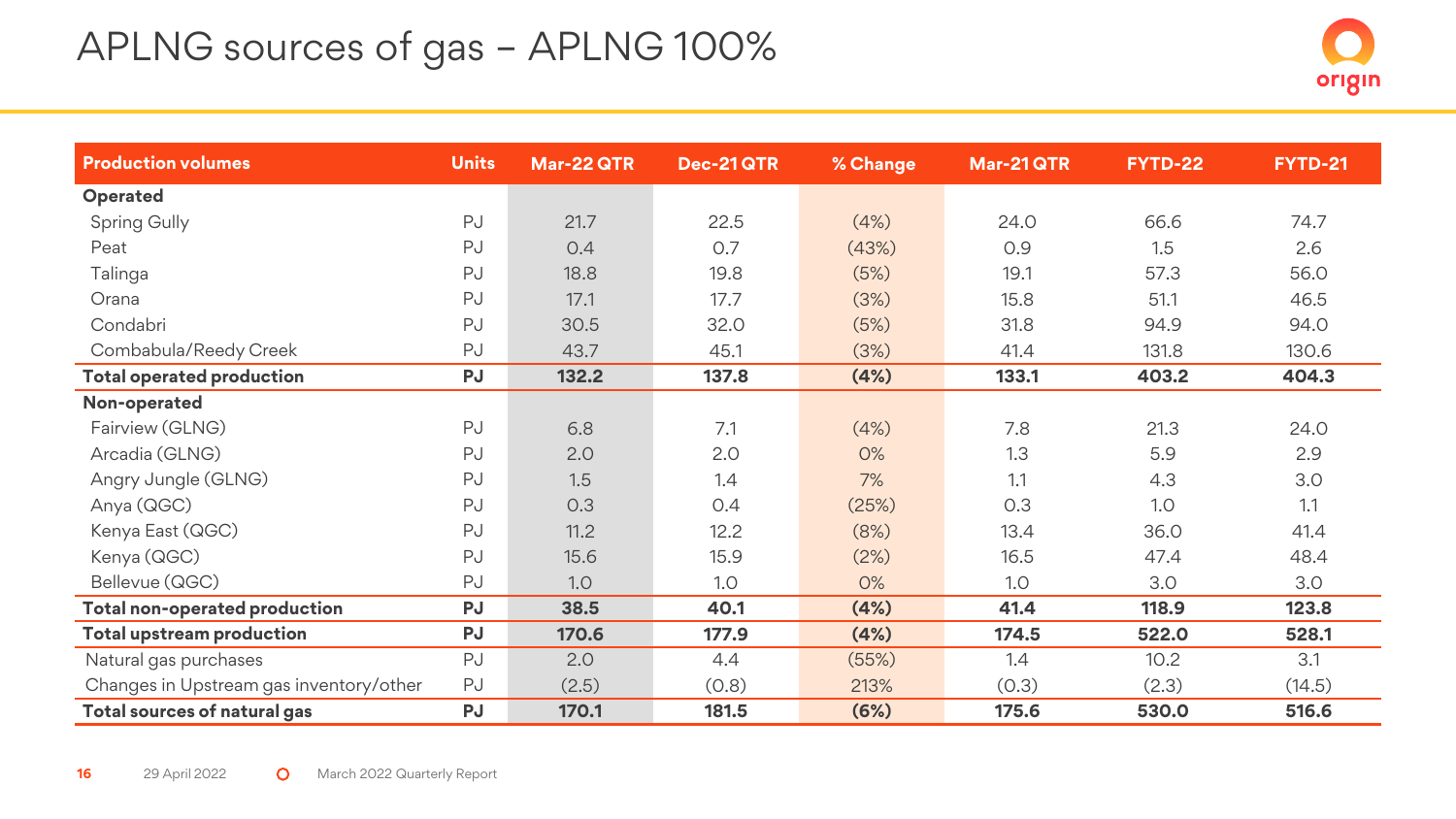#### **APLNG Operated Production Wells**

|                         |              |                                                 |            |                          | <b>Development Wells</b>     |
|-------------------------|--------------|-------------------------------------------------|------------|--------------------------|------------------------------|
|                         |              | <b>Avg daily</b><br>production<br>(APLNG share) |            | <b>Wells drilled</b>     | <b>Wells</b><br>commissioned |
|                         | Spring Gully | 241 TJ/d                                        | Mar-22 QTR |                          | $\overline{\phantom{a}}$     |
| Bowen                   |              |                                                 | FYTD-22    | $\overline{\phantom{a}}$ | $\overline{\phantom{0}}$     |
|                         | Peat         | $5$ TJ/d                                        | Mar-22 QTR | $\overline{\phantom{a}}$ | $\overline{\phantom{a}}$     |
|                         |              |                                                 | FYTD-22    | $\overline{\phantom{a}}$ | $\overline{\phantom{a}}$     |
|                         | Talinga      | 209 TJ/d                                        | Mar-22 QTR |                          | $\overline{ }$               |
|                         |              |                                                 | FYTD-22    | 4                        | 35                           |
|                         | Orana        | 190 TJ/d                                        | Mar-22 QTR |                          | $\overline{\phantom{a}}$     |
| Surat                   |              |                                                 | FYTD-22    | $\overline{\phantom{a}}$ | $\overline{\phantom{a}}$     |
|                         | Condabri     | 339 TJ/d                                        | Mar-22 QTR | 12                       | 17                           |
|                         |              |                                                 | FYTD-22    | 42                       | 17                           |
|                         |              | 485 TJ/d                                        | Mar-22 QTR |                          | $\overline{\phantom{0}}$     |
| Combabula / Reedy Creek |              |                                                 | FYTD-22    | $\overline{\phantom{a}}$ | $\overline{\phantom{a}}$     |
|                         |              | 1,468 TJ/d                                      | Mar-22 QTR | 12                       | 18                           |
|                         | Total        |                                                 | FYTD-22    | 46                       | 52                           |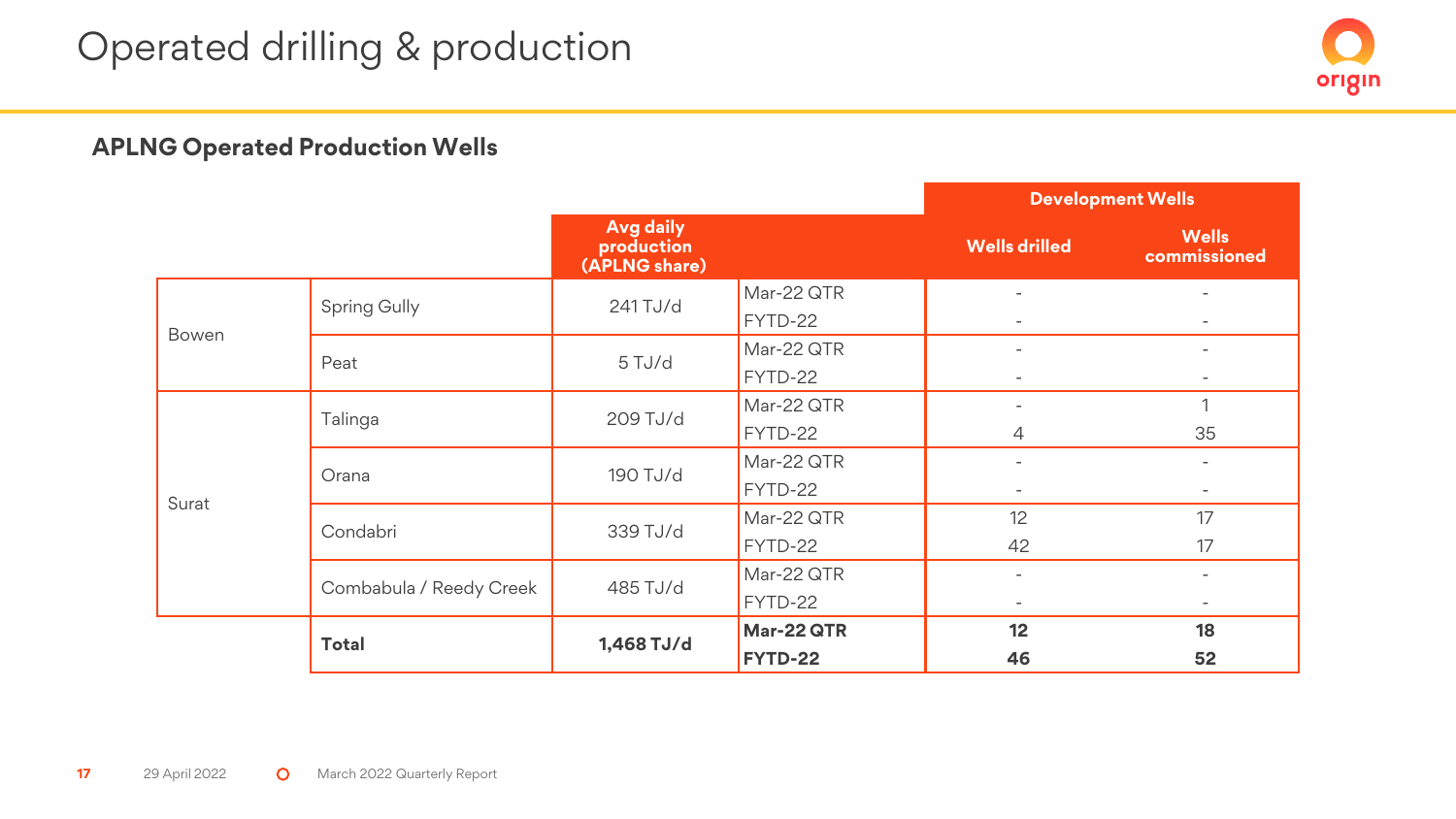### APLNG uses of gas – APLNG 100%



| Uses of gas               | <b>Units</b> | <b>Mar-22 QTR</b> | <b>Dec-21QTR</b> | % Change | $Mar-21 QTR$ | FYTD-22 | <b>FYTD-21</b> |
|---------------------------|--------------|-------------------|------------------|----------|--------------|---------|----------------|
| LNG feed gas              | PJ           | 138.9             | 142.9            | (3%)     | 140.3        | 403.5   | 400.4          |
| Domestic sales            | PJ           | 31.2              | 38.6             | (19%)    | 35.3         | 126.5   | 116.2          |
| Total uses of natural gas | PJ           | 170.1             | 181.5            | (6%)     | 175.6        | 530.0   | 516.6          |

| <b>LNG</b>                    | <b>Units</b> | Mar-22 QTR | Dec-21 QTR ! | % Change | Mar-21 QTR | FYTD-22 | <b>FYTD-21</b> |
|-------------------------------|--------------|------------|--------------|----------|------------|---------|----------------|
| LNG production                | kt           | 2.315.0    | 2.386.5      | (3%)     | 2.342.6    | 6.731.8 | 6,686.2        |
| Changes in LNG inventory      | kt           | 11.3       | (29.0)       | (139%)   | (60.7)     | (36.6)  | (1.3)          |
| <b>Total LNG sales volume</b> | kt           | 2.326.3    | 2.357.6      | (1%)     | 2.282.0    | 6.695.2 | 6,685.0        |
| <b>LNG cargos sold</b>        | #            | 34         | 34           | O%       | 33         | 97      | 97             |

| <b>APLNG commodity revenue</b> | <b>Units</b> | Mar-22 QTR | $\blacksquare$ Dec-21 QTR $\blacksquare$ | % Change | Mar-21 QTR | FYTD-22 | <b>FYTD-21</b> |
|--------------------------------|--------------|------------|------------------------------------------|----------|------------|---------|----------------|
| <b>LNG</b>                     | \$m          | 2.423.4    | 2.003.6                                  | 21%      | 997.7      | 5.731.6 | 2,746.1        |
| Domestic gas                   | \$m          | 154.1      | 244.2                                    | (37%)    | 142.3      | 783.6   | 452.1          |
| Total commodity revenue        | \$m          | 2.577.4    | 2.247.8                                  | 15%      | 1,140.0    | 6,515.1 | 3.198.3        |

| <b>Sales - APLNG average realised prices</b> | <b>Units</b>  | Mar-22 QTR | Dec-21QTR | % Change | Mar-21 QTR | FYTD-22 | <b>FYTD-21</b> |
|----------------------------------------------|---------------|------------|-----------|----------|------------|---------|----------------|
| <b>LNG</b>                                   | $\frac{f}{G}$ | 18.80      | 15.34     | 23%      | 7.89       | 15.45   | 7.42           |
| Domestic Gas                                 | $\frac{f}{G}$ | 4.94       | 6.33      | (22%)    | 4.03       | 6.20    | 3.89           |
| Average commodity price                      | \$/GJ         | 16.10      | 13.29     | 21%      | 7.05       | 13.10   | 6.57           |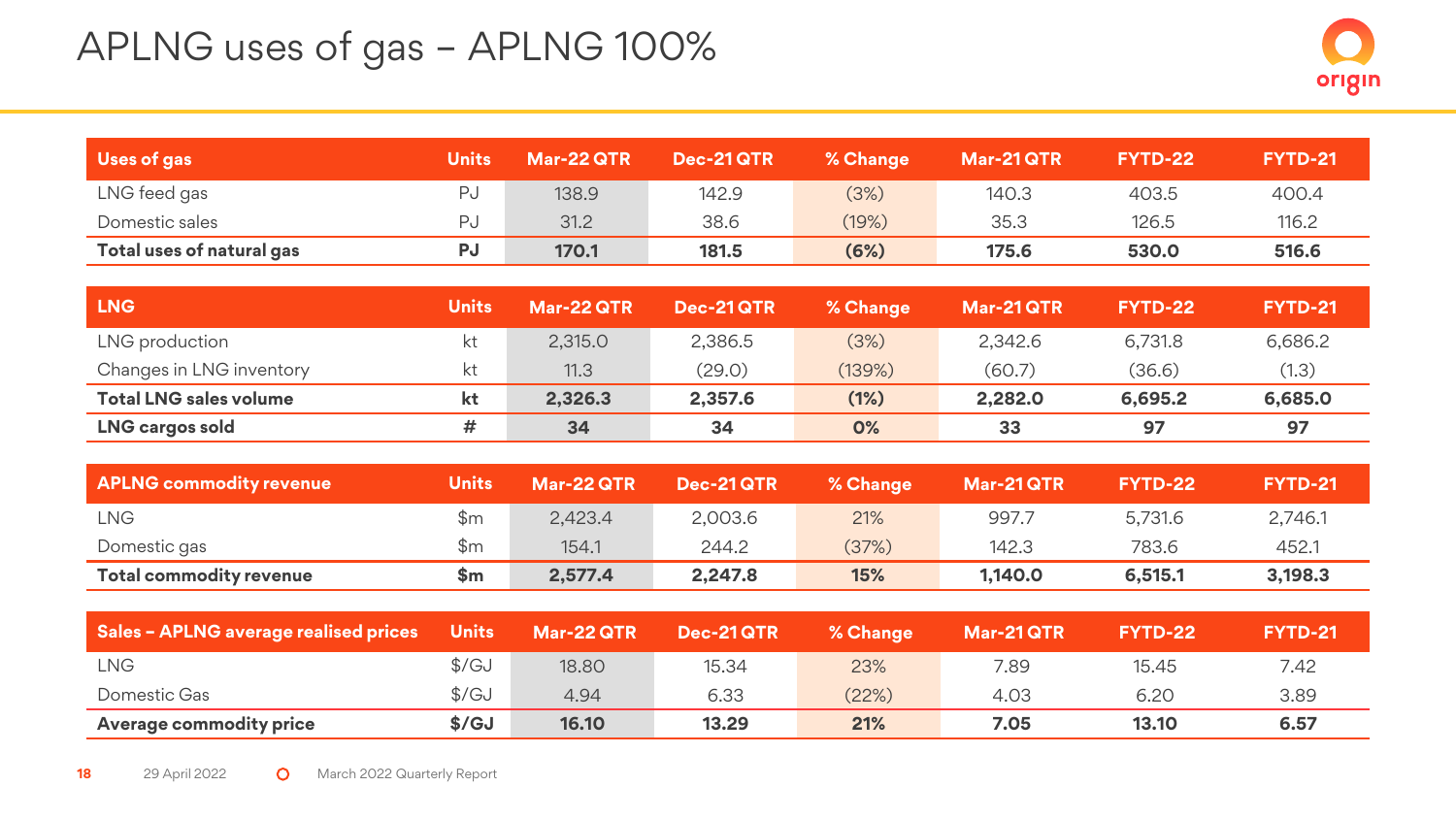#### Integrated Gas – Origin share<sup>1</sup>

| <b>APLNG (ORG share)</b>     | <b>Unit</b>    |       |       |       | Mar-22 QTR Dec-21 QTR % Change Mar-21 QTR % Change |       | FYTD-22 | <b>FYTD-21</b> | % Change |
|------------------------------|----------------|-------|-------|-------|----------------------------------------------------|-------|---------|----------------|----------|
| Total production (ORG share) | PJ             | 46.9  | 60.8  | (23%) | 65.4                                               | (28%) | 172.8   | 198.0          | (13%)    |
| Total sales (ORG share)      | PJ             | 44.0  | 58.0  | (24%) | 60.6                                               | (27%) | 165.1   | 182.5          | (10%)    |
| LNG (ORG share)              |                |       |       |       |                                                    |       |         |                |          |
| Production                   | kt             | 636.6 | 812.1 | (22%) | 878.5                                              | (28%) | 2.210.1 | 2.507.3        | (12%)    |
| <b>Sales</b>                 | kt             | 639.7 | 807.1 | (21%) | 855.7                                              | (25%) | 2.201.1 | 2.506.9        | (12%)    |
| Commodity revenue            | \$m            | 666.4 | 693.6 | (4%)  | 374.1                                              | 78%   | 1,849.2 | 1,029.8        | 80%      |
| Average realised price       | US\$/mmbtu     | 14.36 | 11.95 | 20%   | 6.45                                               | 123%  | 11.67   | 5.80           | 101%     |
| Domestic gas (ORG share)     |                |       |       |       |                                                    |       |         |                |          |
| <b>Sales</b>                 | PJ             | 8.6   | 13.3  | (35%) | 13.2                                               | (35%) | 43.2    | 43.6           | (1%)     |
| Commodity revenue            | $\mathbb{S}$ m | 42.4  | 83.7  | (49%) | 53.4                                               | (21%) | 270.6   | 169.6          | 60%      |
| Average realised price       | $\frac{f}{G}$  | 4.94  | 6.29  | (21%) | 4.03                                               | 23%   | 6.27    | 3.89           | 61%      |

| <b>Integrated Gas Other</b>                             | Unit           |        | Mar-22 QTR Dec-21 QTR % Change |        | Mar-21 QTR % Change |        | FYTD-22 | FYTD-21 | % Change |
|---------------------------------------------------------|----------------|--------|--------------------------------|--------|---------------------|--------|---------|---------|----------|
| Origin only capex and lease costs                       | \$m            | 14     | 32                             | (56%)  |                     | (18%)  | 68      | 46      | 48%      |
| Origin oil hedging and LNG trading                      |                |        |                                |        |                     |        |         |         |          |
| Hedge premium expense                                   | \$m            | 0.0    | (3.2)                          | n/a    | (2.5)               | n/a    | (3.2)   | (5.6)   | (43%)    |
| Gain / (Loss) on oil hedging                            | $\mathbb{S}$ m | (39.5) | (28.8)                         | 37%    | (0.1)               | 39400% | (94.7)  | 98.9    | (196%)   |
| Gain / (Loss) on LNG trading                            | $\mathsf{Sm}$  | 78.6   | (16.6)                         | (573%) | (9.6)               | (919%) | 41.5    | (26.5)  | (257%)   |
| <b>Total oil hedging and LNG trading</b><br>gain/(loss) | \$m            | 39.1   | (48.6)                         | (180%) | (12.1)              | (423%) | (56.4)  | 66.9    | (184%)   |

• Hedging losses increased quarter-on-quarter reflecting higher commodity prices. The LNG trading gain in the Mar-22 quarter is due to timing of cargo delivery

1) As a result of the sale of 10% interest in APLNG, Origin started to account for the ownership in APLNG at 27.5% from 8 December 2021. The data shown for the Dec-21 quarter represents 37.5% for October and November and 27.5% for December.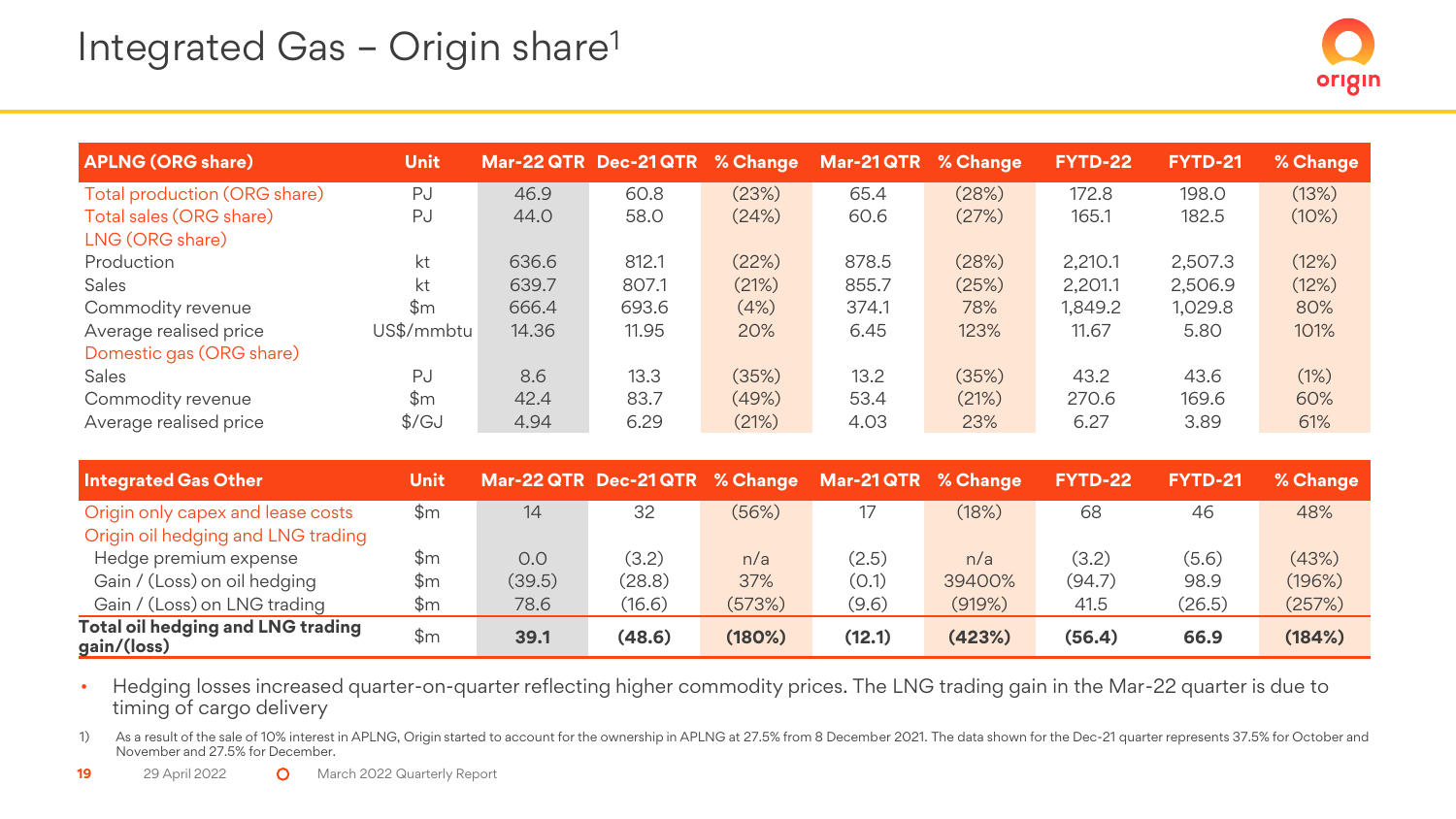|                                   | Unit | <b>Mar-22</b> | <b>Dec-21</b> | % Change | <b>Mar-21</b> |       |      |       | <b>% Change FYTD-22 FYTD-21 % Change</b> |
|-----------------------------------|------|---------------|---------------|----------|---------------|-------|------|-------|------------------------------------------|
| Sales volumes                     |      |               |               |          |               |       |      |       |                                          |
| Electricity - Retail              | ™h   | 3.7           | 3.3           | 12%      | 3.9           | (4%)  | 11.7 | 12.0  | (3%)                                     |
| Electricity - Business            | TWh  | 5.2           | 4.8           | 8%       | 4.5           | 16%   | 14.4 | 13.0  | 11%                                      |
| Natural gas - Retail              | PJ   | 5.4           | 8.8           | (38%)    | 5.9           | (8%)  | 31.7 | 31.1  | 2%                                       |
| Natural gas - Business            | PJ   | 28.9          | 33.4          | (13%)    | 30.4          | (5%)  | 98.9 | 113.2 | (13%)                                    |
| Natural gas - Internal generation | PJ   | 8.6           | 6.1           | 40%      | 5.9           | 46%   | 27.7 | 27.8  | O%                                       |
| Capex                             | \$m  | 41            | 86            | (52%)    | 53            | (23%) | 204  | 189   | 8%                                       |
| Investments                       | \$m  | 8             | 77            | (94%)    | 104           | (93%) | 274  | 153   | 80%                                      |

Electricity sales volume (TWh)

|                           | <b>Mar-22 QTR</b> |                 | <b>Mar-21 QTR</b> |                 | FYTD-22       |                 | <b>FYTD-21</b> |          |
|---------------------------|-------------------|-----------------|-------------------|-----------------|---------------|-----------------|----------------|----------|
| <b>Volumes sold (TWh)</b> | <b>Retail</b>     | <b>Business</b> | <b>Retail</b>     | <b>Business</b> | <b>Retail</b> | <b>Business</b> | Retail         | Business |
| New South Wales           | 1.7               | 2.1             |                   | 2.2             | 5.5           | 6.0             | 5.7            | 6.4      |
| Queensland                | 1.1               | 1.1             | 1.2               | 1.0             | 3.2           | 3.0             | 3.3            | 2.8      |
| Victoria                  | 0.6               | 1.3             | 0.6               | O.8             | 2.0           | 3.7             | 2.7            | 2.4      |
| South Australia           | 0.3               | 0.7             | 0.3               | 0.5             | 1.0           | 1.6             | 1.0            | 1.3      |
| Total volumes sold        | 3.72              | 5.22            | 3.86              | 4.50            | 11.65         | 14.4            | 12.01          | 12.97    |

Natural Gas sales volume (PJ)

|                             |               | <b>Mar-22 QTR</b> |               | Mar-21 QTR      |               | FYTD-22         | <b>FYTD-21</b> |                 |
|-----------------------------|---------------|-------------------|---------------|-----------------|---------------|-----------------|----------------|-----------------|
| <b>Volumes sold (PJ)</b>    | <b>Retail</b> | <b>Business</b>   | <b>Retail</b> | <b>Business</b> | <b>Retail</b> | <b>Business</b> | <b>Retail</b>  | <b>Business</b> |
| New South Wales             | 1.8           | 4.5               | 1.9           | 5.0             | 8.8           | 14.1            | 8.2            | 18.9            |
| Queensland                  | 0.6           | 15.2              | 0.6           | 17.7            | 2.2           | 48.4            | 2.4            | 52.9            |
| Victoria                    | 2.3           | 6.1               | 2.5           | 5.5             | 16.7          | 27.8            | 16.4           | 34.5            |
| South Australia             | 0.7           | 3.1               | 0.9           | 2.2             | 4.0           | 8.7             | 4.1            | 7.0             |
| External volumes sold       | 5.4           | 28.9              | 5.9           | 30.4            | 31.7          | 98.9            | 31.1           | 113.2           |
| Internal sales (generation) |               | 8.6               |               | 5.9             |               | 27.7            |                | 27.8            |
| <b>Total volumes sold</b>   | 42.9          |                   | 42.2          |                 | 158.4         |                 |                | 172.2           |

20 29 April 2022 **O** March 2022 Quarterly Report